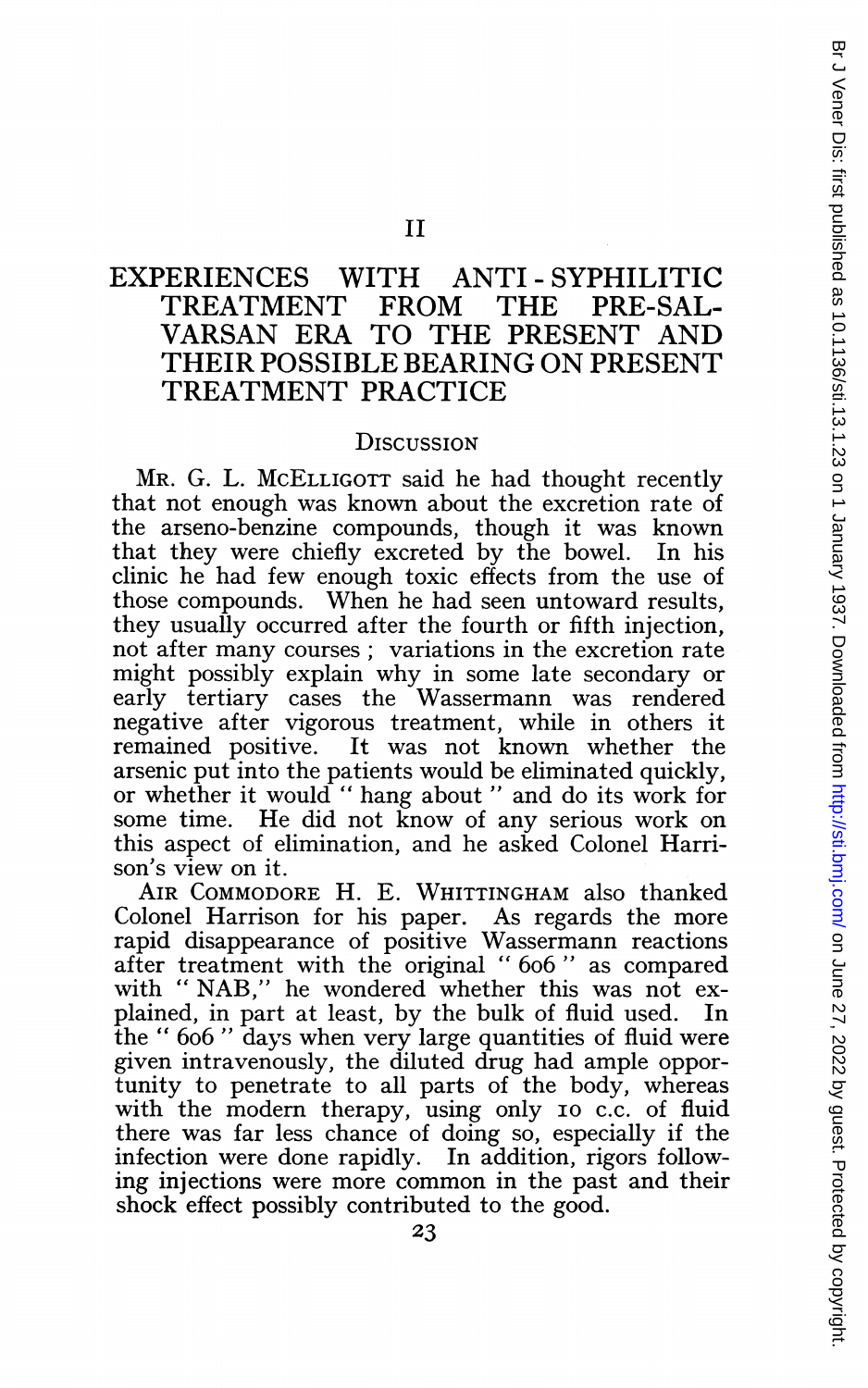DR. W. D. NICOL said that his experience of primary syphilis was confined to a brief period at the end of the War in the Navy with the Black Sea Mine Sweeping Force, where treatment was all too inadequate. he had been in mental hospital practice he had seen many cases of late neurosyphilis, but more especially the fully developed general paralytic. At the present fully developed general paralytic. moment at Horton investigations were being carried out with regard to antispecific treatment given during the primary attack of syphilis or subsequently. In many cases no history of a primary attack nor, consequently, of any treatment given, could be obtained. Where there was a history of primary syphilis, it was rare to find patients to whom an adequate course of treatment had been administered. In cases of latent syphilis there was ample evidence that many of these had been receiving injections of trivalent arsenic, in some cases for two and three years, up to the date of admission, by which time G.P.I. had become fully established. It would appear that these prolonged courses of trivalent arsenic were not beneficial and might be harmful in the case of the late neurosyphilitic.

During the past ten years some 8oo cases had been treated at Horton with malaria and in a large proportion of these cases malaria had been the sole form of therapy, no course of post malaria treatment being given. It was significant that in recent examinations of the cerebrospinal fluid a very high proportion of cases exhibited completely negative serological findings following a course of malaria alone. Colonel Harrison's paper was of great interest in reviewing the different forms of treatment over a prolonged period and in clarifying for vounger workers many of the issues involved. Dr. Nicol younger workers many of the issues involved. and his colleague looked forward to addressing the society at a later date on further aspects of the treatment of neurosyphilis.

(Continued on page 76)